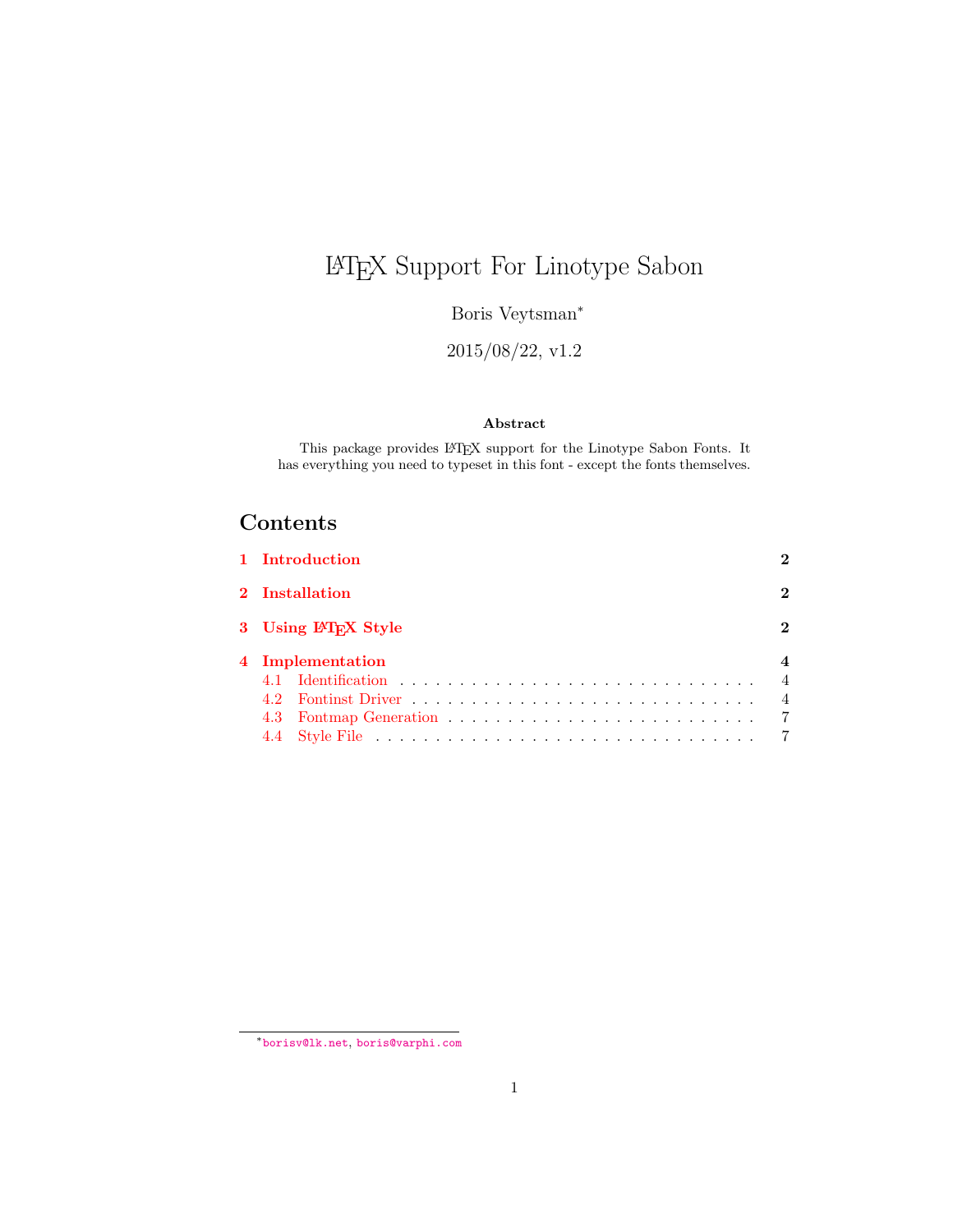Table 1: PFB Files

<span id="page-1-3"></span>

| File              | Font              |
|-------------------|-------------------|
| SabonLTRom.pfb    | Sabon Regular     |
| SabonLTIta.pfb    | Sabon Italic      |
| SabonLTBol.pfb    | Sabon Bold        |
| SabonLTBolIta.pfb | Sabon Bold Italic |

#### <span id="page-1-0"></span>1 Introduction

While such engines as **xetex** and **luatex** can use native system fonts, the installation base of pdftex is large enough to justify its continuing support with new fonts.

This package provides support files for the Linotype Sabon font family. According to the Fontname scheme [\[1\]](#page-8-0), this corresponds to the family lsb. We provide the necessary font files—everything but the fonts.

#### <span id="page-1-1"></span>2 Installation

First, you need to purchase the fonts themselves: the **pfb** files are not included in the package. Check that the names of the fonts are those listes in Table [1.](#page-1-3) If your TEX system is TDS-compliant, install the files into \$TEXMF/fonts/type1/ linotype/lsabon. Download [http://ctan.tug.org/install/fonts/psfonts/](http://ctan.tug.org/install/fonts/psfonts/lsabon.tds.zip) [lsabon.tds.zip](http://ctan.tug.org/install/fonts/psfonts/lsabon.tds.zip) and unzip this file in \$TEXMF. Add +lsb.map to the configuration files of dvips, pdftex and your dvi previewer. Run updmap and texhash programs to update the configuration files and file names database.

The style **lsabon**. sty provides a number of commands for using the font family (see Section [3\)](#page-1-2)

## <span id="page-1-2"></span>3 Using LAT<sub>EX</sub> Style

To use the package, add to the preamble of your document the usual incantation  $\text{lssepackage}$ [ $\text{options}$ ][lsabon].

The package supports several options. The option rmdefault makes Sabon your default Roman family. The option normdefault does not do this. The options scaled=... scales Sabon fonts to the given scale.

The package provides fonts in four shapes: upright, italic, small caps and italic small caps, and in two weights: medium  $(m)$  and bold (b). They can be selected by setting font family to lsb, e.g.

#### \fontfamily{lsb}\fontshape{it}\fontseries{b}\selectfont

\sabonfamily Alternatively you can use a declaration \sabonfamily and a command \textsabon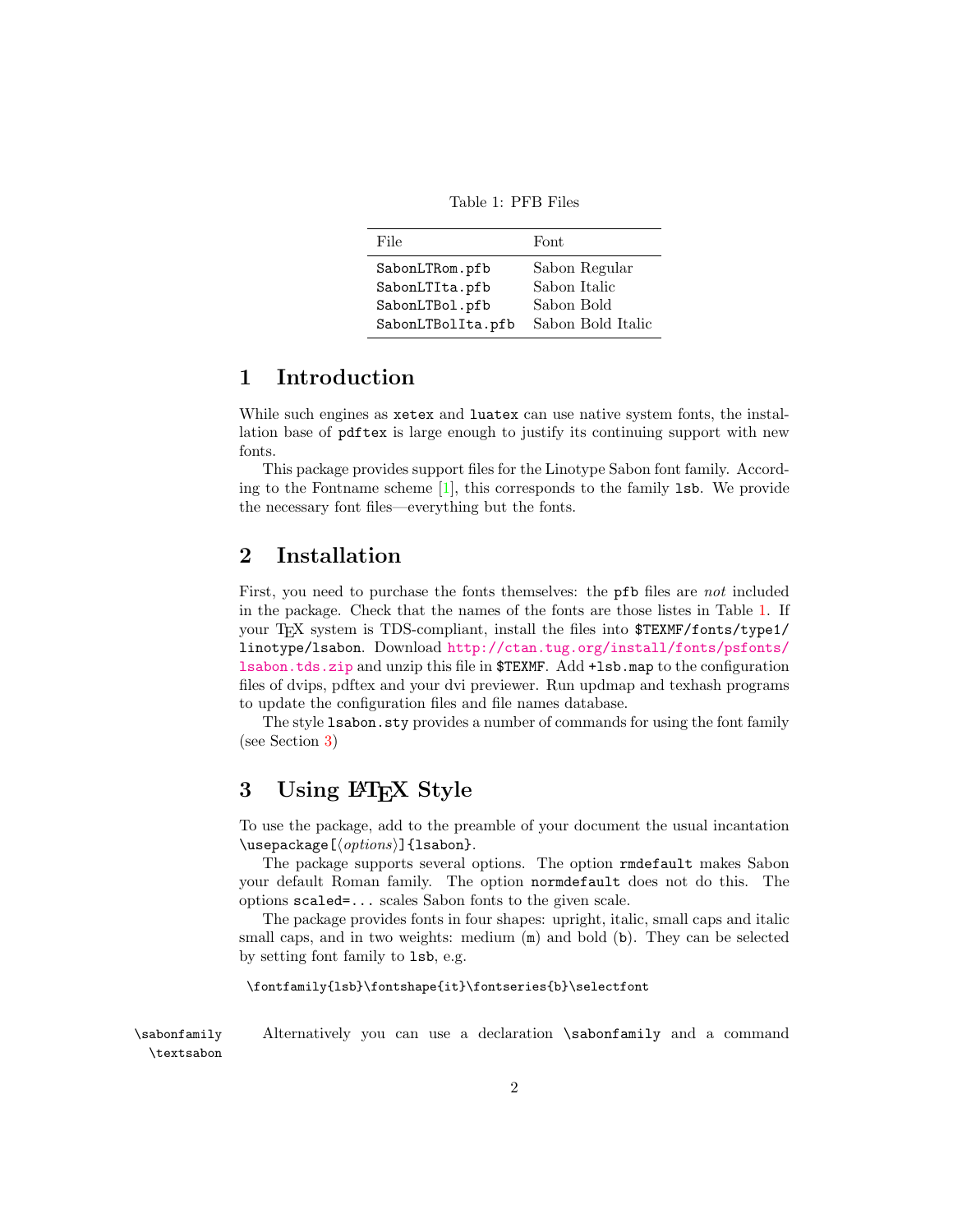\textsabon to set the family.

\itscshape The small caps shape is "faked": it is obtained by combining capitals of dif- \textitsc ferent sizes of the upright font. Italic small caps shape is obtained from the italic font. This shape is useful for titling. It can be selected with \fontshape{itsc}, or commands \itscshape and \textitsc.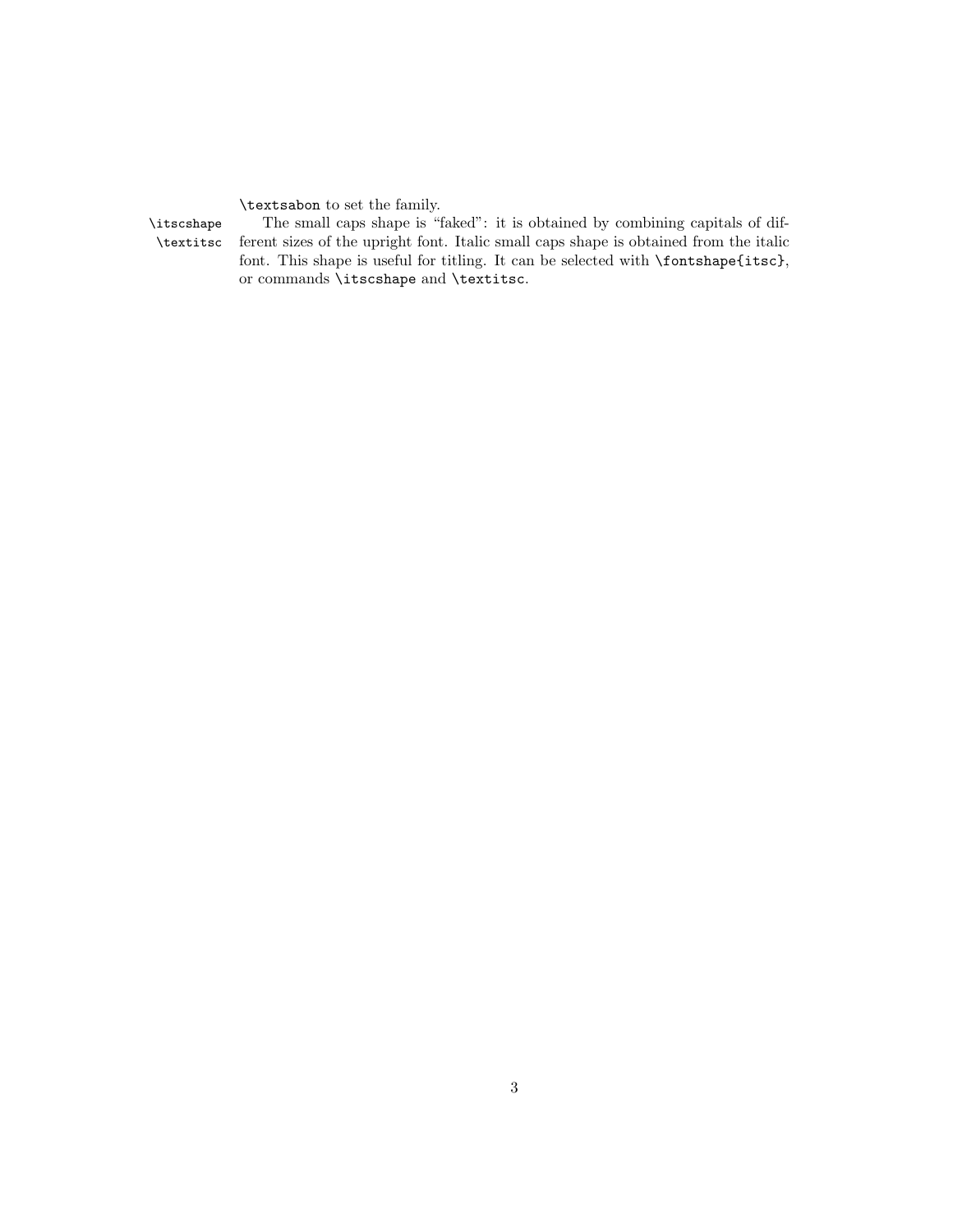## <span id="page-3-0"></span>4 Implementation

#### <span id="page-3-1"></span>4.1 Identification

We start with the declaration who we are. Most .dtx files put driver code in a separate driver file .drv. We roll this code into the main file, and use the pseudo-guard <gobble> for it.

- 1 (style)\NeedsTeXFormat{LaTeX2e}
- $2$   $\langle$ \*gobble $\rangle$
- 3 \ProvidesFile{lsabon.dtx}
- $4 \langle /gobble \rangle$
- 5 (style)\ProvidesClass{lsabon}
- $6$  (lsb-drv)\ProvidesFile{lsb-drv.tex}
- 7 (Isb-map)\ProvidesFile{lsb-map.tex}
- 8 [2015/08/22 v1.2 Using Linotype Sabon Fonta in LaTeX]

And the driver code:

- $9$   $*$ gobble)
- 10 \documentclass{ltxdoc}
- 11 \usepackage{booktabs}
- 12 \usepackage{url}
- 13 \usepackage[tableposition=top]{caption}
- 14 \usepackage{hypdoc}
- 15 \PageIndex
- 16 \CodelineIndex
- 17 \RecordChanges
- 18 \EnableCrossrefs
- 19 \begin{document}
- 20 \DocInput{lsabon.dtx}
- 21 \end{document}
- $22 \langle /gobble \rangle$

#### <span id="page-3-2"></span>4.2 Fontinst Driver

This follows [\[2\]](#page-8-1).

First, the preamble

- 23  $\langle$ \*lsb-drv $\rangle$
- 24 \input fontinst.sty
- 25 \substitutesilent{bx}{b}

Starting recording transforms:

```
26 \recordtransforms{lsb-rec.tex}
```
A bunch of fonts:

- 27 \transformfont{lsbr8r}{\reencodefont{8r}{\fromafm{SabonLTRom}}}
- 28 \transformfont{lsbri8r}{\reencodefont{8r}{\fromafm{SabonLTIta}}}
- 29 \transformfont{lsbb8r}{\reencodefont{8r}{\fromafm{SabonLTBol}}}
- 30 \transformfont{lsbbi8r}{\reencodefont{8r}{\fromafm{SabonLTBolIta}}}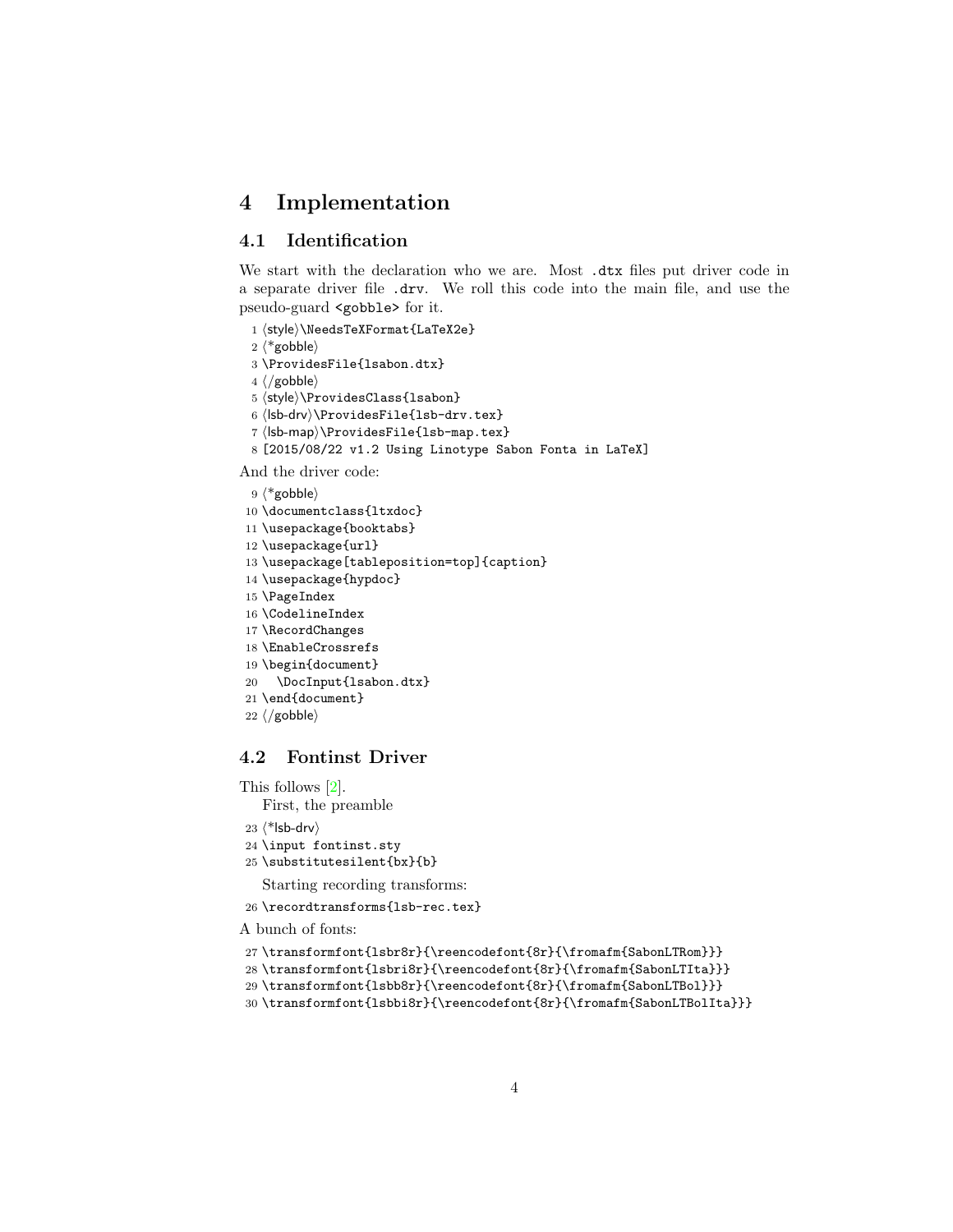There is no hook in fontinst.sty for writing our own preamble to .fd file. However, we need to add scaling commands to the preamble. OK, we will patch fontinst:

```
31 \fontinstcc
32 \def\fd_family#1#2#3{
33 \a_toks{#3}
34 \edef\lowercase_file{\lowercase{
35 \edef\noexpand\lowercase_file{#1#2.fd}}}
36 \lowercase_file
37 \open_out{\lowercase_file}
38 \out_line{\percent_char~Filename:~\lowercase_file}
39 \out_line{\percent_char~Created~by: "tex"\jobname}
40 \out_line{\percent_char~Created~using~fontinst~v\fontinstversion}
41 \out_line{}
42 \out_line{\percent_char~THIS~FILE~SHOULD~BE~PUT~IN~A~TEX~INPUTS~
43 DIRECTORY}
44 \out_line{}
45 \out_line{\string\ProvidesFile{\lowercase_file}}
46 \out_lline{[
47 \the\year/
48 \ifnum10>\month0\fi\the\month/
49 \ifnum10>\day0\fi\the\day\space
50 Fontinst~v\fontinstversion\space
51 font~definitions~for~#1/#2.
52 ]}
53 \out_line{}
Here is our patch:
54 \out_line{\string\expandafter\string\ifx\string\csname\space
55 LSB@scale\string\endcsname\string\relax}
56 \out_line{\space\string\let\string\LSB@@scale\string\@empty}
57 \out_line{\string\else}
58 \out_line{\space\string\edef\string\LSB@@scale\left_brace_char
59 s*[\string\csname\space LSB@scale\string\endcsname]
60 \right_brace_char\percent_char}
61 \out_line{\string\fi\percent_char}
62 \out_line{}
End of the patch.
63 \out_line{\string\DeclareFontFamily{#1}{#2}{\the\a_toks}}
64 {
65 \csname #1-#2\endcsname
66 \out_line{}
67 \let\do_shape=\substitute_shape
68 \csname #1-#2\endcsname
```

```
69 \let\do_shape=\remove_shape
```

```
70 \csname #1-#2\endcsname
```

```
71 }
```

```
72 \quad \x_c s\g_let{#1-#2}\x_relax
```

```
73 \out_line{}
```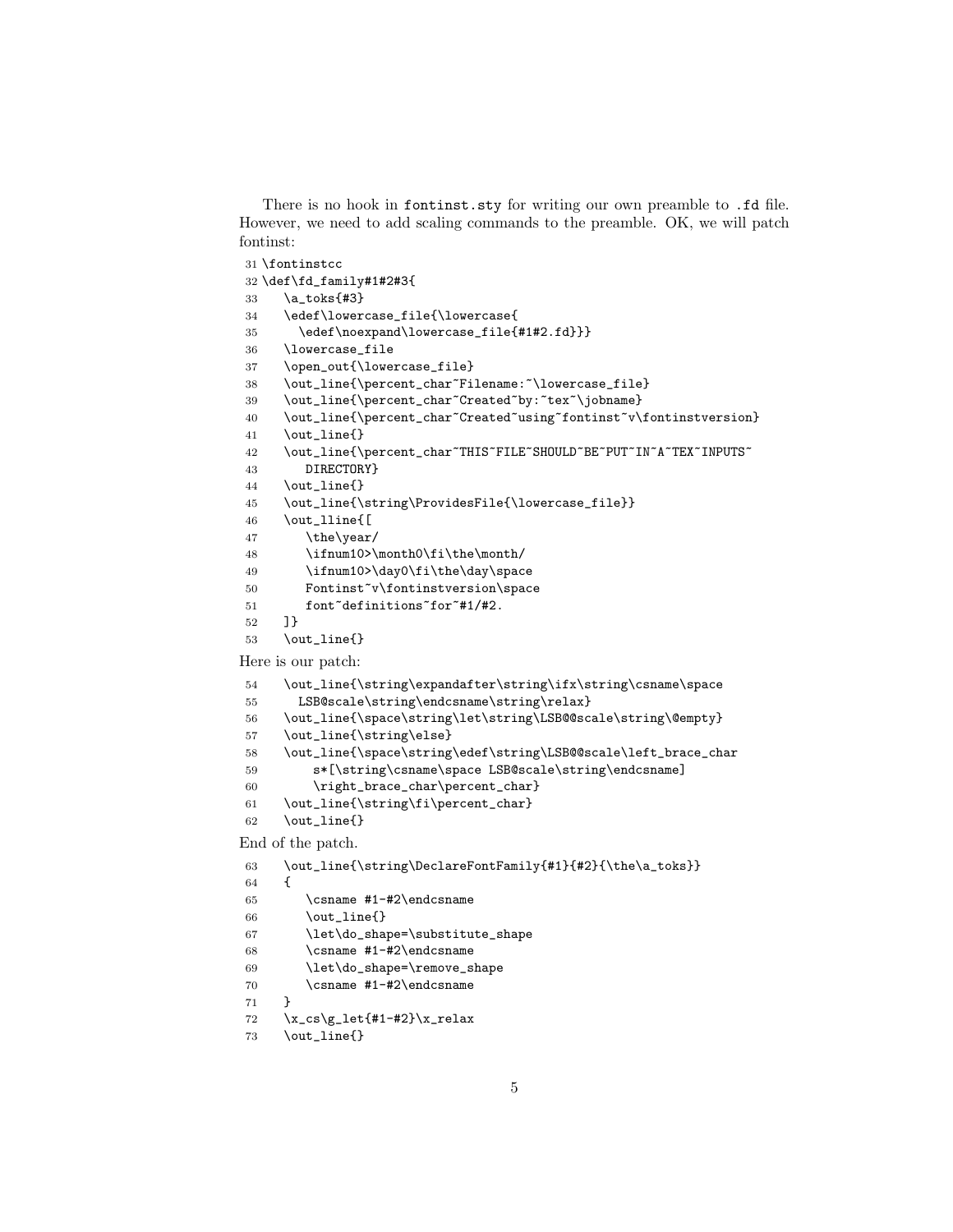```
74 \out_line{\string\endinput}
75 \close_out{Font~definitions}
76 }
77 \normalcc
   Now we install the fonts. First T1
78 \installfonts
79 \installfamily{T1}{lsb}{}
80 \installfont{lsbr8t}{lsbr8r,newlatin}{t1}{T1}{lsb}{m}{n}{
81 <->\string\LSB@@scale}
82 \installfont{lsbri8t}{lsbri8r,newlatin}{t1}{T1}{lsb}{m}{it}{
83 <->\string\LSB@@scale}
84 \installfont{lsbb8t}{lsbb8r,newlatin}{t1}{T1}{lsb}{b}{n}{
85 <->\string\LSB@@scale}
86 \installfont{lsbbi8t}{lsbbi8r,newlatin}{t1}{T1}{lsb}{b}{it}{
87 <->\string\LSB@@scale}
88 \installfont{lsbrc8t}{lsbr8r,newlatin}{t1c}{T1}{lsb}{m}{sc}{
89 <->\string\LSB@@scale}
90 \installfont{lsbbc8t}{lsbb8r,newlatin}{t1c}{T1}{lsb}{b}{sc}{
91 <->\string\LSB@@scale}
92 \installfont{lsbic8t}{lsbri8r,newlatin}{t1c}{T1}{lsb}{m}{itsc}{
93 <->\string\LSB@@scale}
94 \installfont{lsbbic8t}{lsbbi8r,newlatin}{t1c}{T1}{lsb}{b}{itsc}{
95 <->\string\LSB@@scale}
96 \endinstallfonts
   Then TS1
97 \installfonts
98 \installfamily{TS1}{lsb}{}
99 \installfont{lsbr8c}{lsbr8r,textcomp}{ts1}{TS1}{lsb}{m}{n}{
100 <->\string\LSB@@scale}
101 \installfont{lsbri8c}{lsbri8r,textcomp}{ts1}{TS1}{lsb}{m}{it}{
102 <->\string\LSB@@scale}
103 \installfont{lsbb8c}{lsbb8r,textcomp}{ts1}{TS1}{lsb}{b}{n}{
104 <->\string\LSB@@scale}
105 \installfont{lsbbi8c}{lsbbi8r,textcomp}{ts1}{TS1}{lsb}{b}{it}{
106 <->\string\LSB@@scale}
107\installfontas{lsbrc8c}{TS1}{lsb}{m}{sc}{}
108 \installfontas{lsbbc8c}{TS1}{lsb}{b}{sc}{}
109 \installfontas{lsbic8c}{TS1}{lsb}{m}{itsc}{}
110 \installfontas{lsbbic8c}{TS1}{lsb}{b}{itsc}{}
111 \endinstallfonts
   And OT1
112 \installfonts
113 \installfamily{OT1}{lsb}{}
114 \installfont{lsbr7t}{lsbr8r,newlatin}{ot1}{OT1}{lsb}{m}{n}{
115 <->\string\LSB@@scale}
116 \installfont{lsbri7t}{lsbri8r,newlatin}{ot1}{OT1}{lsb}{m}{it}{
117 <->\string\LSB@@scale}
```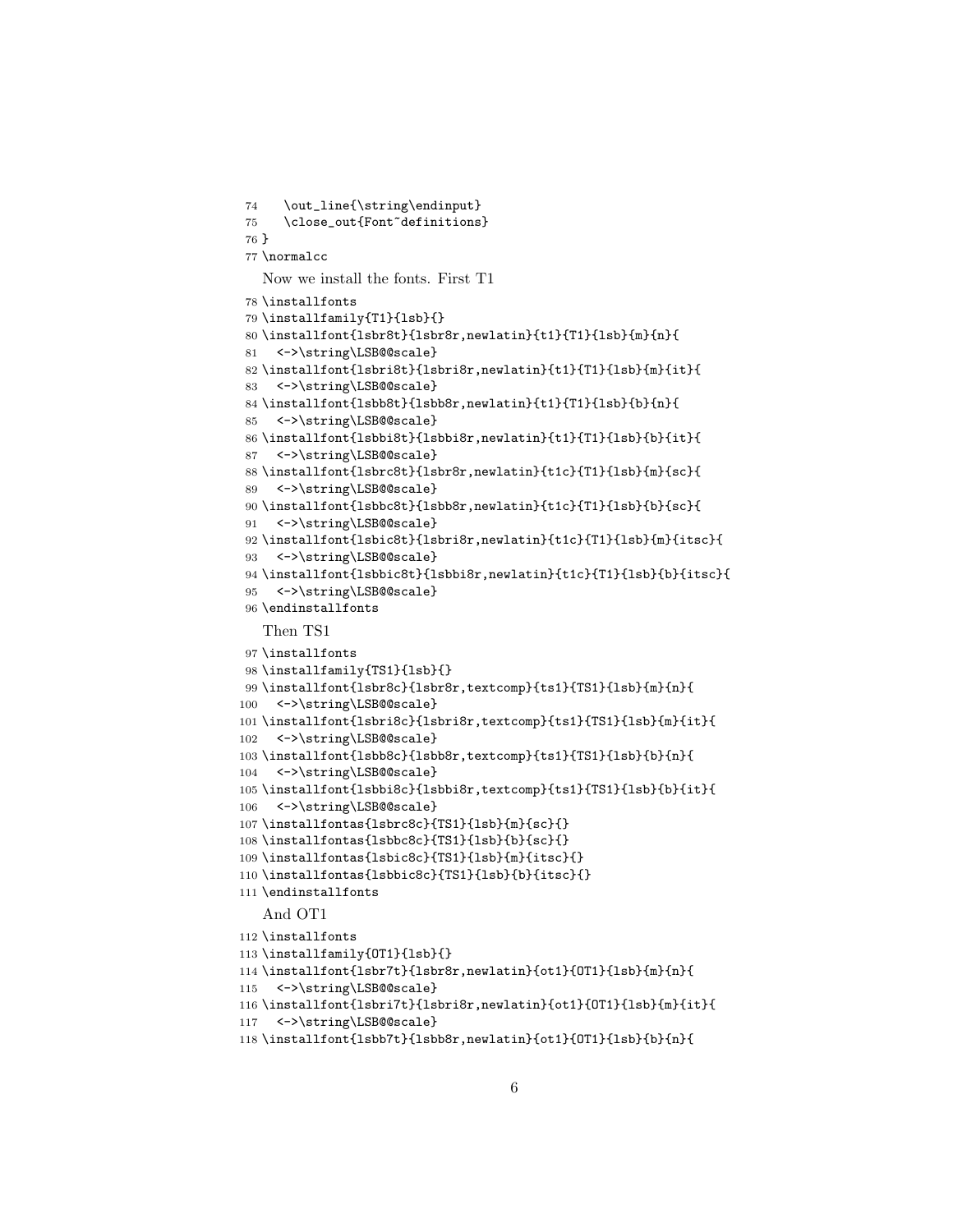```
119 <->\string\LSB@@scale}
120 \installfont{lsbbi7t}{lsbbi8r,newlatin}{ot1}{OT1}{lsb}{b}{it}{
121 <->\string\LSB@@scale}
122 \installfont{lsbrc7t}{lsbr8r,newlatin}{ot1c}{OT1}{lsb}{m}{sc}{
123 <->\string\LSB@@scale}
124 \installfont{lsbbc7t}{lsbb8r,newlatin}{ot1c}{OT1}{lsb}{b}{sc}{
125 <->\string\LSB@@scale}
126 \installfont{lsbic7t}{lsbri8r,newlatin}{ot1c}{OT1}{lsb}{m}{itsc}{
127 <->\string\LSB@@scale}
128 \installfont{lsbbic7t}{lsbbi8r,newlatin}{ot1c}{OT1}{lsb}{b}{itsc}{
129 <->\string\LSB@@scale}
130 \endinstallfonts
   And the end:
131 \endrecordtransforms
132 \bye
```
133  $\langle$ /lsb-drv $\rangle$ 

### <span id="page-6-0"></span>4.3 Fontmap Generation

This is a standard procedure [\[2\]](#page-8-1)

```
134 \langle*lsb-map\rangle135 \input finstmsc.sty
136 \resetstr{PSfontsuffix}{.pfb}
137 \adddriver{dvips}{lsb.map}
138 \input lsb-rec.tex
139 \donedrivers
140 \bye
141 \langle/lsb-map\rangle
```
### <span id="page-6-1"></span>4.4 Style File

The scaling code is from the helvet package:

```
142 \langle*style\rangle143 \newif\ifLSB@default
144 \LSB@defaultfalse
145 \RequirePackage{keyval}
146 \define@key{LSB}{scaled}[1.00]{%
147 \def\LSB@scale{#1}}
148 \define@key{LSB}{rmdefault}[1]{\LSB@defaulttrue}
149 \define@key{LSB}{normdefault}[1]{\LSB@defaultfalse}
150 \def\ProcessOptionsWithKV#1{%
151 \let\@tempc\relax
152 \let\LSB@tempa\@empty
153 \ifx\@classoptionslist\relax\else
154 \@for\CurrentOption:=\@classoptionslist\do{%
155 \@ifundefined{KV@#1@\CurrentOption}%
156 {}%
157 {%
```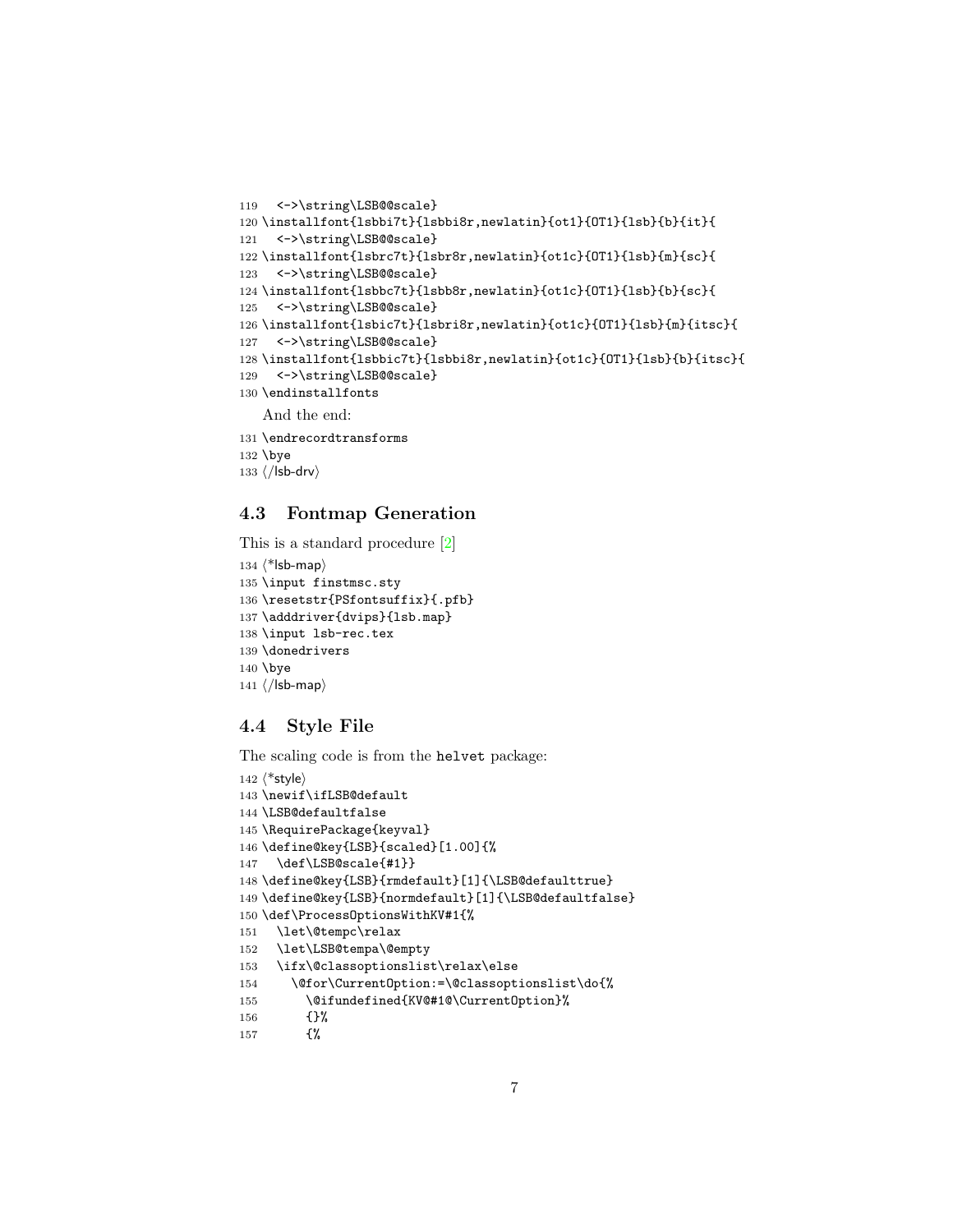```
158 \edef\LSB@tempa{\LSB@tempa,\CurrentOption,}%
159 \@expandtwoargs\@removeelement\CurrentOption
160 \@unusedoptionlist\@unusedoptionlist
161 }%
162 }%
163 \fi
164 \edef\LSB@tempa{%
165 \noexpand\setkeys{#1}{%
166 \LSB@tempa\@ptionlist{\@currname.\@currext}%
167 }% <br>168 }%
168\,169 \LSB@tempa
170 \let\CurrentOption\@empty
171 }
172 \ProcessOptionsWithKV{LSB}
173 \AtEndOfPackage{%
174 \let\@unprocessedoptions\relax
175 }
176 \ifLSB@default
177 \renewcommand{\rmdefault}{lsb}
178 \fi
   Some new commands:
179 \DeclareRobustCommand\sabonfamily{\fontfamily{lsb}\selectfont}
```

```
180 \DeclareTextFontCommand{\textsabon}{\sabonfamily}
```

```
181 \DeclareRobustCommand\itscshape{\fontshape{itsc}\selectfont}
```

```
182 \DeclareTextFontCommand{\textitsc}{\itscshape}
```

```
183 \langle/style\rangle
```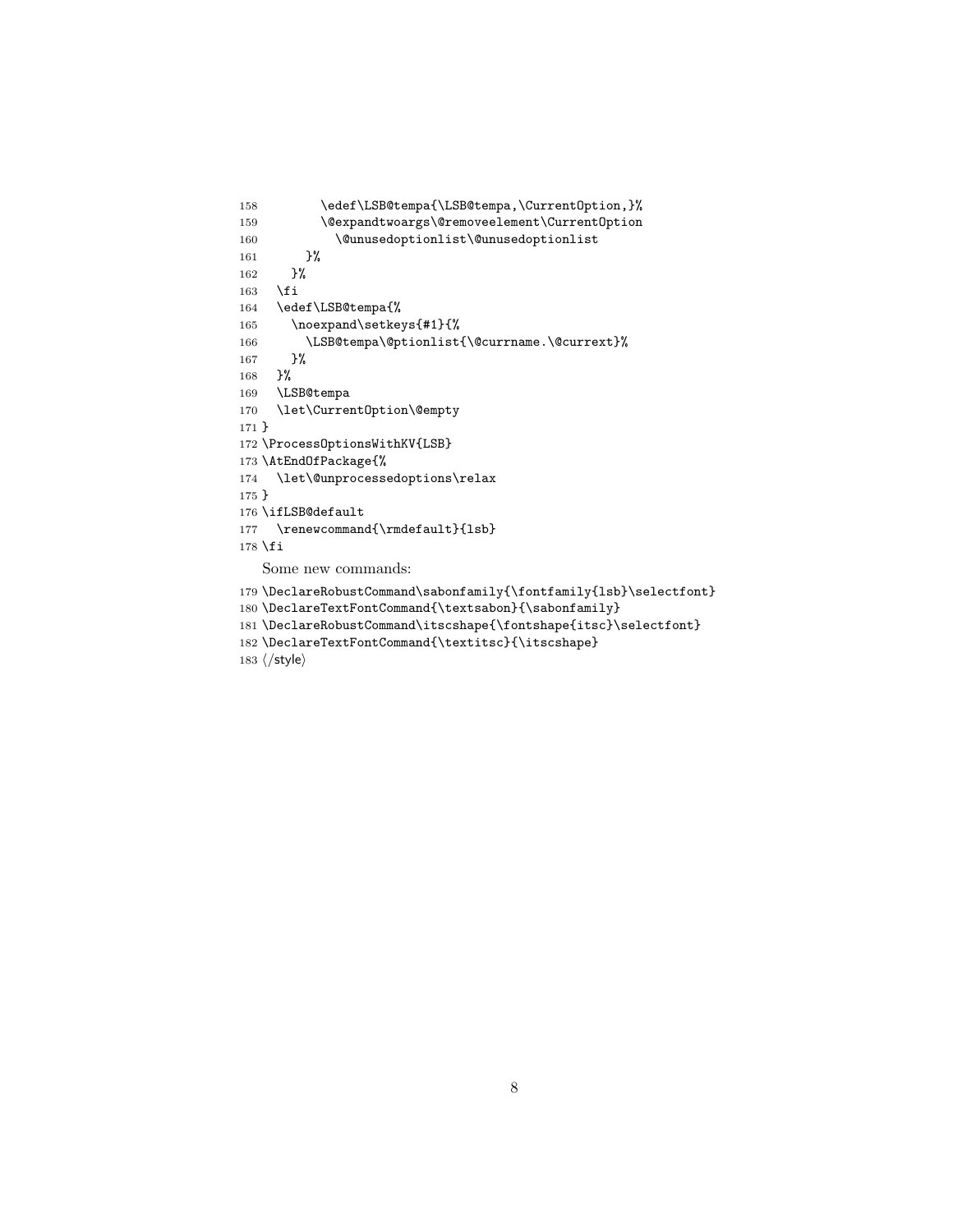# References

- <span id="page-8-0"></span>[1] Karl Berry. Fontname. Filenames For TEX Fonts, September 2005. [http:](http://mirrors.ctan.org/info/fontname) [//mirrors.ctan.org/info/fontname](http://mirrors.ctan.org/info/fontname).
- <span id="page-8-1"></span>[2] Philipp Lehman. The Font Installation Guide, December 2004. [http:](http://mirrors.ctan.org/info/Type1fonts/fontinstallationguide) [//mirrors.ctan.org/info/Type1fonts/fontinstallationguide](http://mirrors.ctan.org/info/Type1fonts/fontinstallationguide).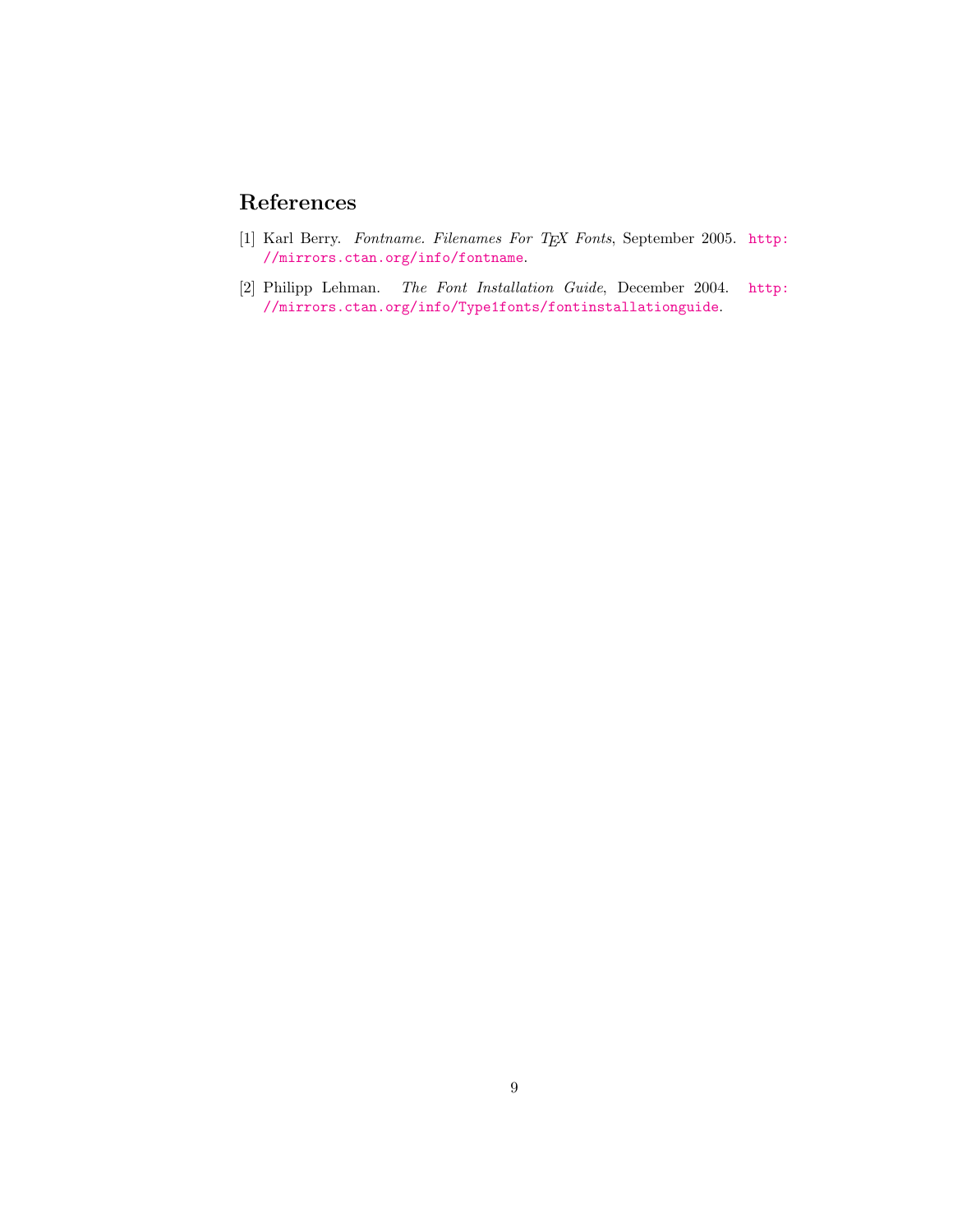# Change History

v1.1 General: Added Small Caps . . . . . [1](#page-0-0) v1.2 General: Added Italic Small Caps . [1](#page-0-0)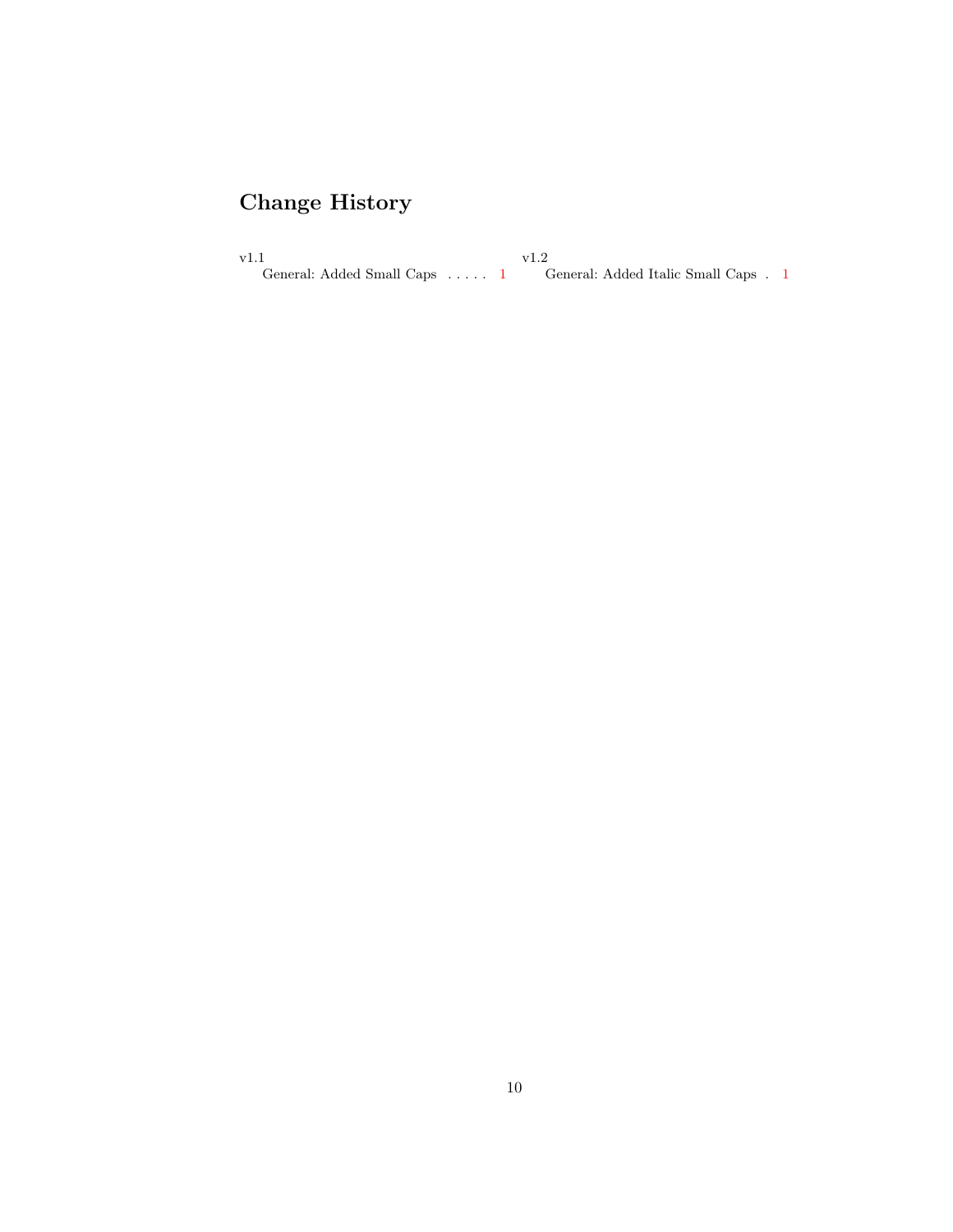# Index

Numbers written in italic refer to the page where the corresponding entry is described; numbers underlined refer to the code line of the definition; numbers in roman refer to the code lines where the entry is used.

| Symbols                                                             |                                      | \donedrivers  139 \itscshape . 3, 181, 182                                                                                                                                                     |
|---------------------------------------------------------------------|--------------------------------------|------------------------------------------------------------------------------------------------------------------------------------------------------------------------------------------------|
| \@classoptionslist .                                                |                                      |                                                                                                                                                                                                |
| $\ldots \ldots 153, 154$                                            | Е                                    | J                                                                                                                                                                                              |
| $\text{Courtext} \dots \dots \quad 166$                             | \edef 34, 35, 58, 158, 164           | $\infty$<br>39                                                                                                                                                                                 |
| $\text{C}$ currname  166                                            | \else $\ldots \ldots \ldots 57, 153$ |                                                                                                                                                                                                |
| \@empty  56, 152, 170                                               | \EnableCrossrefs<br>18               | L                                                                                                                                                                                              |
| $\text{Qezpandtwoargs} \dots 159$                                   | $\endots$<br>21                      | $\left\{ \right. \left. \left. \right. \left. \right. \left. \right. \left. \right. \left. \right. \left. \right. \left. \right. \left. \right. \right. \left. \right. \left. \right. \right.$ |
| <b>\@for</b> $\,\ldots\,\ldots\,\ldots\,\ldots\,\,154$              |                                      | \let  56, 67, 69,                                                                                                                                                                              |
| <b>\@ifundefined</b> $\dots$ . $155$                                | .55, 59, 65, 68, 70                  | 151, 152, 170, 174                                                                                                                                                                             |
| $\Diamond$ ptionlist  166                                           | $\end{$                              | $\lambda$ lowercase  34,                                                                                                                                                                       |
| $\texttt{\textbackslash}$ Gremoveelement $159$                      | $\verb+\endinstallfonts \n$          | 35, 36, 37, 38, 45                                                                                                                                                                             |
| $\text{Vctempc}$ 151                                                | $\ldots$ 96, 111, 130                | \LSB@@scale                                                                                                                                                                                    |
| \@unprocessedoptions                                                | \endrecordtransforms                 | 56, 58, 81, 83                                                                                                                                                                                 |
| . 174                                                               | . 131                                | 85, 87, 89, 91,                                                                                                                                                                                |
| $\text{Qunused}$ optionlist . 160                                   | $\text{expandafter} \dots 54$        | 93, 95, 100, 102,                                                                                                                                                                              |
|                                                                     |                                      | 104, 106, 115,                                                                                                                                                                                 |
| A                                                                   | F                                    | 117, 119, 121,                                                                                                                                                                                 |
| $\a$ 33, 63                                                         | \fd $32$                             | 123, 125, 127, 129                                                                                                                                                                             |
| \adddriver  137                                                     | $\{ f$ i $48, 49, 61, 163, 178$      | \LSB@defaultfalse .                                                                                                                                                                            |
| \AtEndOfPackage  173                                                | $\forall$ fontfamily  179            | $\ldots \ldots 144, 149$                                                                                                                                                                       |
|                                                                     | $\forall$ fontinstcc<br>31           | \LSB@defaulttrue  148                                                                                                                                                                          |
| в                                                                   | $\forall$ fontinstversion 40,50      | \LSB@scale  147                                                                                                                                                                                |
| $\begin{bmatrix} \text{begin} \dots & \dots & 19 \end{bmatrix}$     | $\verb+\fontshape+ \dots.251$        | \LSB@tempa  152,                                                                                                                                                                               |
| $\begin{array}{ccc} \text{132, 140} \\ \text{132, 140} \end{array}$ | $\frac{1}{27}$ , 28, 29, 30          | 158, 164, 166, 169                                                                                                                                                                             |
| С                                                                   | G                                    | М                                                                                                                                                                                              |
| $\texttt{close}$ $75$                                               | $\gtrsim$ 72                         | $\mathbb{R}$ 48                                                                                                                                                                                |
| \CodelineIndex<br>16                                                |                                      |                                                                                                                                                                                                |
| \csname $54, 59, 65, 68, 70$                                        | 1                                    | N                                                                                                                                                                                              |
| \Current0ption 154,                                                 | \ifLSB@default $143, 176$            | $\NeedsTeXFormat \dots 1$                                                                                                                                                                      |
| 155, 158, 159, 170                                                  | \ifnum  48, 49                       | $\neq$ 143                                                                                                                                                                                     |
|                                                                     | \if $x \ldots x \ldots 54, 153$      | $\neq$ $\dots$ 35, 165                                                                                                                                                                         |
| D                                                                   | \input  24, 135, 138                 | \normalcc  77                                                                                                                                                                                  |
| $\day \dots \dots \dots \ 49$                                       | $\in$ \installfamily                 |                                                                                                                                                                                                |
| $\Delta$ PeclareFontFamily . 63                                     | $\ldots$ . 79, 98, 113               | O                                                                                                                                                                                              |
| \DeclareRobustCommand                                               | $\in$ 80, 82,                        | $\open$ 37                                                                                                                                                                                     |
| $\cdots$ 179, 181                                                   | 84, 86, 88, 90,                      | $\lnot$ 38, 39,                                                                                                                                                                                |
| \DeclareTextFontCommand                                             | 92, 94, 99, 101,                     | 40, 41, 42, 44,                                                                                                                                                                                |
| $\ldots \ldots 180, 182$                                            | 103, 105, 114,                       | 45, 46, 53, 54,                                                                                                                                                                                |
| \def  32, 147, 150                                                  | 116, 118, 120,                       | 56, 57, 58, 61,                                                                                                                                                                                |
| \define@key 146, 148, 149                                           | 122, 124, 126, 128                   | 62, 63, 66, 73, 74                                                                                                                                                                             |
| $\{do \ldots \ldots 67, 69, 154\}$                                  |                                      |                                                                                                                                                                                                |
| $\Delta$ 20                                                         | .107, 108, 109, 110                  | P                                                                                                                                                                                              |
| $\dot{\alpha}$ 10                                                   | \installfonts 78, 97, 112            | $\P$ ageIndex<br>- 15                                                                                                                                                                          |